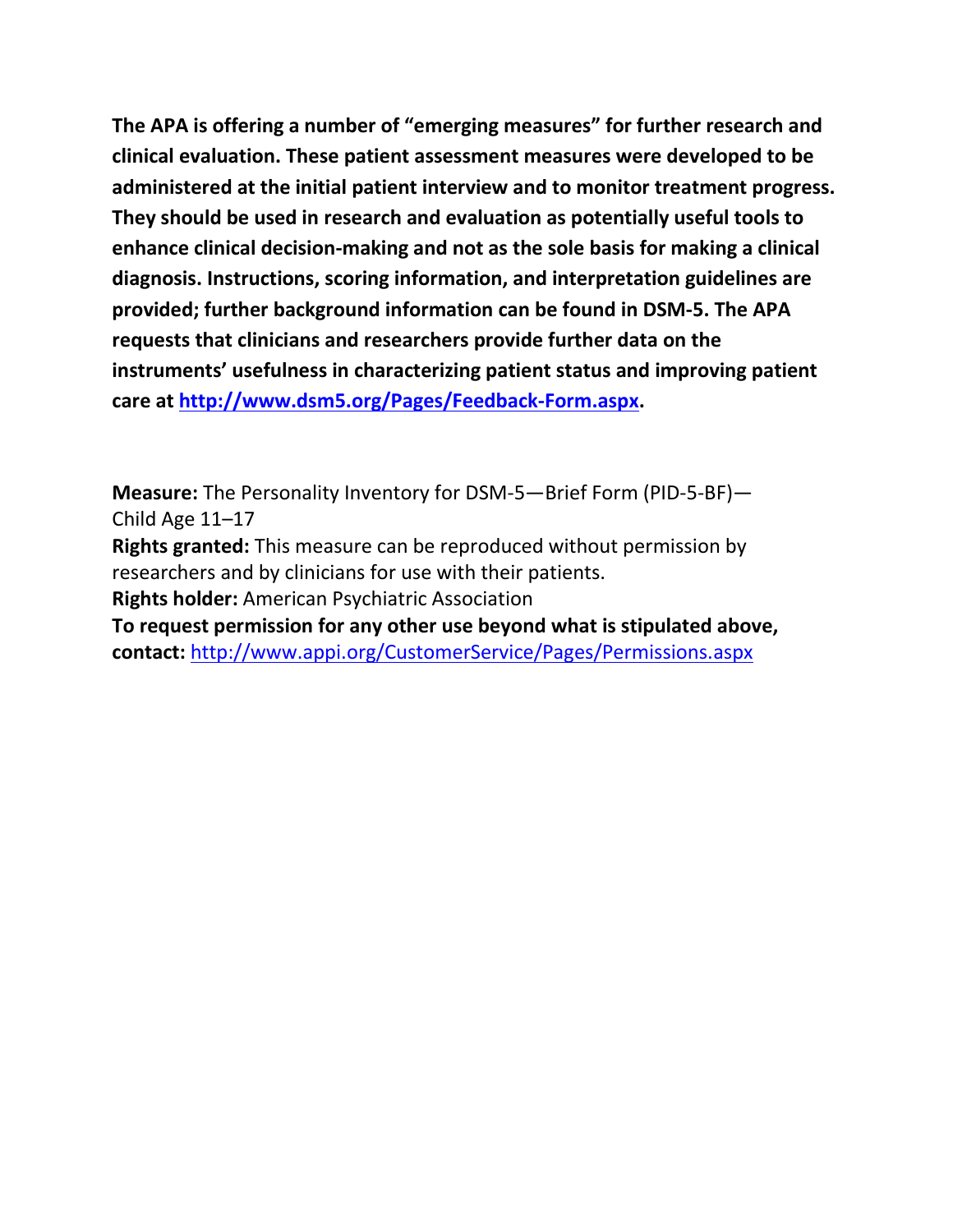# **The Personality Inventory for DSM-5—Brief Form (PID-5-BF)—Child Age 11–17**

| . .<br>× | M.<br>۰. |  |
|----------|----------|--|

Age: \_\_\_\_\_\_\_\_\_\_\_\_\_\_\_ Sex: □ Male □ Female Date: \_\_\_\_\_\_\_\_\_\_\_\_\_\_\_

| Instructions: This is a list of things different people might say about themselves. We are interested in how you would<br>describe yourself. There are no right or wrong answers. So you can describe yourself as honestly as possible, we will<br>keep your responses confidential. We'd like you to take your time and read each statement carefully, selecting the<br>response that best describes you. |                                                                                            |                          |                          |                                                                 |                                             |                      |
|------------------------------------------------------------------------------------------------------------------------------------------------------------------------------------------------------------------------------------------------------------------------------------------------------------------------------------------------------------------------------------------------------------|--------------------------------------------------------------------------------------------|--------------------------|--------------------------|-----------------------------------------------------------------|---------------------------------------------|----------------------|
|                                                                                                                                                                                                                                                                                                                                                                                                            |                                                                                            | or Often<br><b>False</b> | Somewhat<br><b>False</b> | Very False Sometimes or Sometimes or<br>Somewhat<br><b>True</b> | <b>Very True</b><br>or Often<br><b>True</b> | <b>Item</b><br>score |
| 1                                                                                                                                                                                                                                                                                                                                                                                                          | People would describe me as reckless.                                                      | 0                        | 1                        | 2                                                               | 3                                           |                      |
| $\overline{2}$                                                                                                                                                                                                                                                                                                                                                                                             | I feel like I act totally on impulse.                                                      | 0                        | $\mathbf{1}$             | $\overline{2}$                                                  | 3                                           |                      |
| 3                                                                                                                                                                                                                                                                                                                                                                                                          | Even though I know better, I can't stop making rash decisions.                             | 0                        | 1                        | $\overline{2}$                                                  | 3                                           |                      |
| $\overline{\mathbf{4}}$                                                                                                                                                                                                                                                                                                                                                                                    | I often feel like nothing I do really matters.                                             | $\mathbf 0$              | $\mathbf{1}$             | $\overline{2}$                                                  | $\overline{\mathbf{3}}$                     |                      |
| 5                                                                                                                                                                                                                                                                                                                                                                                                          | Others see me as irresponsible.                                                            | $\Omega$                 | $\mathbf{1}$             | $\overline{2}$                                                  | 3                                           |                      |
| 6                                                                                                                                                                                                                                                                                                                                                                                                          | I'm not good at planning ahead.                                                            | $\overline{0}$           | $\mathbf{1}$             | $\overline{2}$                                                  | $\overline{3}$                              |                      |
| 7                                                                                                                                                                                                                                                                                                                                                                                                          | My thoughts often don't make sense to others.                                              | $\mathbf 0$              | 1                        | $\overline{2}$                                                  | 3                                           |                      |
| 8                                                                                                                                                                                                                                                                                                                                                                                                          | I worry about almost everything.                                                           | 0                        | $\mathbf{1}$             | $\overline{2}$                                                  | 3                                           |                      |
| 9                                                                                                                                                                                                                                                                                                                                                                                                          | I get emotional easily, often for very little reason.                                      | 0                        | 1                        | $\overline{2}$                                                  | 3                                           |                      |
| 10                                                                                                                                                                                                                                                                                                                                                                                                         | I fear being alone in life more than anything else.                                        | 0                        | $\mathbf{1}$             | $\overline{2}$                                                  | $\overline{3}$                              |                      |
| 11                                                                                                                                                                                                                                                                                                                                                                                                         | I get stuck on one way of doing things, even when it's clear it<br>won't work.             | 0                        | 1                        | $\overline{2}$                                                  | 3                                           |                      |
| 12                                                                                                                                                                                                                                                                                                                                                                                                         | I have seen things that weren't really there.                                              | $\mathbf 0$              | $\mathbf{1}$             | $\overline{2}$                                                  | 3                                           |                      |
| 13                                                                                                                                                                                                                                                                                                                                                                                                         | I steer clear of romantic relationships.                                                   | 0                        | $\mathbf{1}$             | $\overline{2}$                                                  | 3                                           |                      |
| 14                                                                                                                                                                                                                                                                                                                                                                                                         | I'm not interested in making friends.                                                      | 0                        | $\mathbf{1}$             | $\overline{2}$                                                  | $\overline{3}$                              |                      |
| 15                                                                                                                                                                                                                                                                                                                                                                                                         | I get irritated easily by all sorts of things.                                             | $\mathbf 0$              | 1                        | $\overline{2}$                                                  | 3                                           |                      |
| 16                                                                                                                                                                                                                                                                                                                                                                                                         | I don't like to get too close to people.                                                   | 0                        | $\mathbf{1}$             | $\overline{2}$                                                  | $\overline{\mathbf{3}}$                     |                      |
| 17                                                                                                                                                                                                                                                                                                                                                                                                         | It's no big deal if I hurt other peoples' feelings.                                        |                          | 1                        | 2                                                               | 3                                           |                      |
| 18                                                                                                                                                                                                                                                                                                                                                                                                         | I rarely get enthusiastic about anything.                                                  | $\mathbf 0$              | $\mathbf{1}$             | $\overline{2}$                                                  | $\overline{\mathbf{3}}$                     |                      |
| 19                                                                                                                                                                                                                                                                                                                                                                                                         | I crave attention.                                                                         | $\mathbf 0$              | $\mathbf{1}$             | $\overline{2}$                                                  | 3                                           |                      |
| 20                                                                                                                                                                                                                                                                                                                                                                                                         | I often have to deal with people who are less important than<br>me.                        | 0                        | $\mathbf{1}$             | $\overline{2}$                                                  | 3                                           |                      |
| 21                                                                                                                                                                                                                                                                                                                                                                                                         | I often have thoughts that make sense to me but that other<br>people say are strange.      | 0                        | 1                        | $\overline{2}$                                                  | 3                                           |                      |
| 22                                                                                                                                                                                                                                                                                                                                                                                                         | I use people to get what I want.                                                           | 0                        | $\mathbf{1}$             | $\overline{2}$                                                  | 3                                           |                      |
| 23                                                                                                                                                                                                                                                                                                                                                                                                         | I often "zone out" and then suddenly come to and realize that<br>a lot of time has passed. | $\mathbf 0$              | 1                        | $\overline{2}$                                                  | 3                                           |                      |
| 24                                                                                                                                                                                                                                                                                                                                                                                                         | Things around me often feel unreal, or more real than usual.                               | $\mathbf 0$              | $\mathbf{1}$             | $\overline{2}$                                                  | 3                                           |                      |
| 25                                                                                                                                                                                                                                                                                                                                                                                                         | It is easy for me to take advantage of others.                                             | 0                        | 1                        | $\overline{2}$                                                  | 3                                           |                      |
| <b>Total/Partial Raw Score:</b>                                                                                                                                                                                                                                                                                                                                                                            |                                                                                            |                          |                          |                                                                 |                                             |                      |
| Prorated Total Score: (if 1-6 items left unanswered)                                                                                                                                                                                                                                                                                                                                                       |                                                                                            |                          |                          |                                                                 |                                             |                      |
| <b>Average Total Score:</b>                                                                                                                                                                                                                                                                                                                                                                                |                                                                                            |                          |                          |                                                                 |                                             |                      |
|                                                                                                                                                                                                                                                                                                                                                                                                            |                                                                                            |                          |                          |                                                                 |                                             |                      |

Krueger RF, Derringer J, Markon KE, Watson D, Skodol AE.

Copyright © 2013 American Psychiatric Association. All Rights Reserved.

This material can be reproduced without permission by researchers and by clinicians for use with their patients.